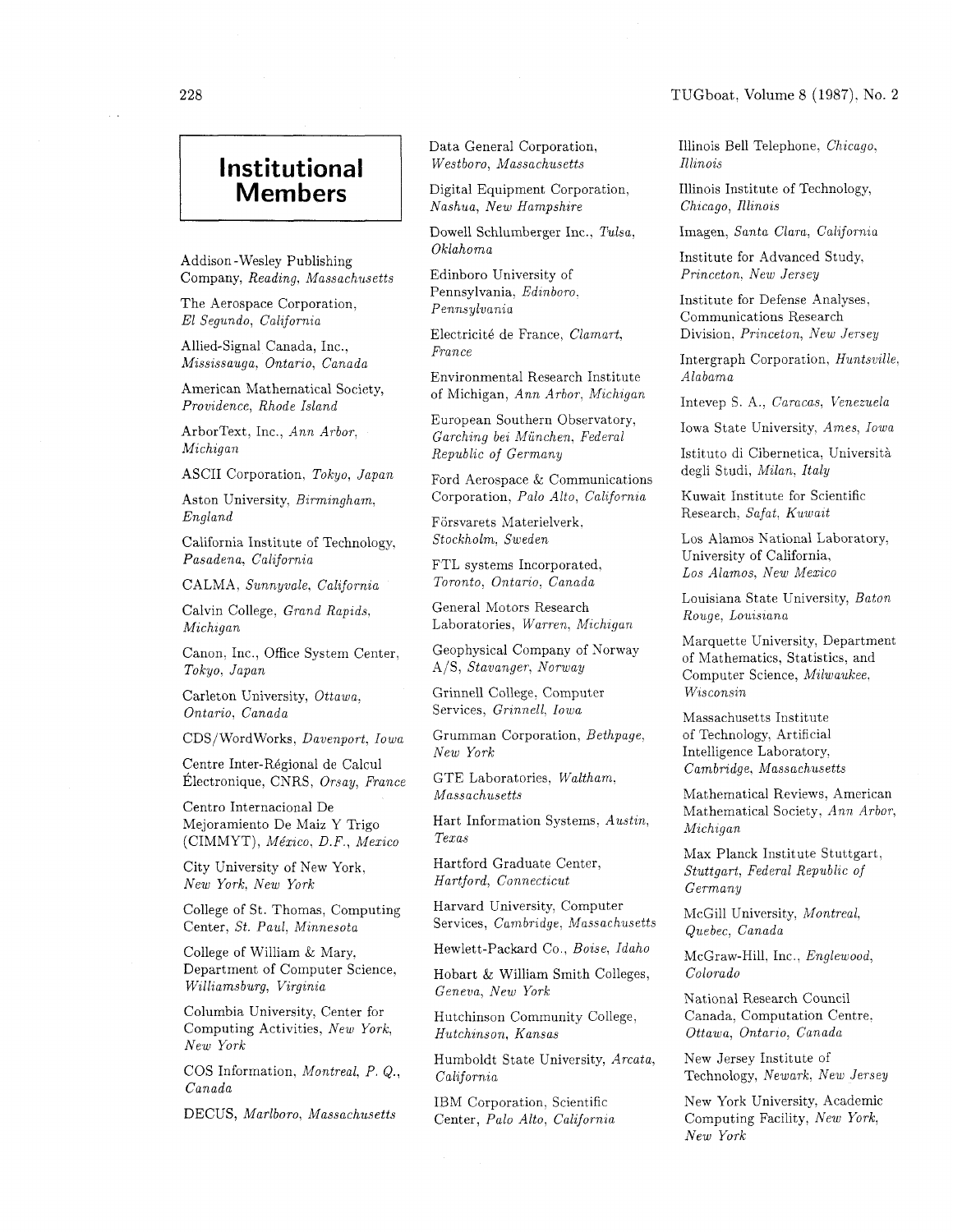Northeastern University. Academic Computing Services, *Boston, Massachusetts* 

Online Computer Library Center, Inc. (OCLC), *Dublin*, *Ohio* 

Pennsylvania State University, Computation Center. *University Park, Pennsylvania* 

Personal TFX, Incorporated, *Mill Valley, California* 

Purdue University, *West Lafayette. Indiana* 

QMS: Inc. *Mobile, Alabama* 

Queens College, *Flushing. New York* 

Research Triangle Institute, *Research Triangle Park, North Carolina* 

RE/SPEC, Inc., *Rapid City. South Dakota* 

Ruhr Universitat Bochum. *Bochum. Federal Republzc of Germany* 

Rutgers University, Hill Center. *Piscataway, New Jersey* 

St. Albans School, *Mount St. Alban. Washington, D.C.* 

Sandia National Laboratories, *Albuquerque: New Mexico* 

SAS Institute, *Cary, North Carolina* 

Schlumberger Offshore Services. *New Orleans, Louisiana* 

Schlumberger Well Services, *Houston, Texas* 

Science Applications International Corp., *Oak Ridge, Tennessee* 

I.P. Sharp Associates. *Palo Alto. California* 

Smithsonian Astrophysical Observatory, Computation Facility, *Cambridge, Massachusetts* 

Software Research Associates, *Tokyo, Japan* 

Sony Corporation, Atsugi, Japan

Space Telescope Science Institute, *Baltimore? Maryland* 

Springer-Verlag, *Heidelberg, Federal Republic of Germany* 

Stanford Linear Accelerator Center (SLAC), *Stanford, California* 

Stanford University, Computer Science Department, *Stanford, California* 

Stanford University, ITS Graphics & Computer Systems, *Stanford, Calzfornza* 

State University of New York. Department of Computer Science, *Stony Brook, New York* 

Stratus Computer, Inc., *Marlboro*, *Massachusetts* 

Syracuse University, *Syracuse. New York* 

Talaris Systems, Inc., *San Diego. California* 

Texas A & M University, Department of Computer Science. *College Station, Texas* 

Texas A & M University, Computing Services Center: *College Station. Texas* 

Texas Accelerator Center, *The Woodlands, Texas* 

TRW, Inc., *Redondo Beach, California* 

Tufts University, *Medford, Massachusetts* 

TV Guide, *Radnor, Pennsylvania* 

TYX Corporation. *Reston, Virginza* 

UNLC, Danmarks EDB-Center, *Aarhus, Denmark* 

University of Alabama, *Tuscaloosa, Alabama* 

University of British Columbia.  $Vancouver, British Columbia,$ *Canada* 

University of Calgary, *Calgary, Alberta, Canada* 

University of California, Berkeley, Computer Science Division. *Berkeley, California* 

University of California. San Diego, *La Jolla*, *California* 

University of California, San Francisco, *Sun Francisco, California* 

University of Chicago, Computation Center, *Chicago, Illinois* 

University of Chicago, Computer Science Department, *Chicago, Illinois* 

University of Chicago, Graduate School of Business, *Chicago,*   $Illinois$ 

University of Delaware, *Newark: Delaware* 

University of Glasgow. *Glasgow, Scotland* 

University of Groningen, *Groningen, The Netherlands* 

University of Illinois at Chicago, Computer Center. *Chicago, Illinois* 

University of Kansas, Academic Computing Services, *Lawrence, Kansas* 

University of Maryland. *College*  Park, Maryland

University of Massachusetts, *Amherst, Massachusetts* 

University of North Carolina, School of Public Health, *Chapel Hill, North Carolina* 

University of Oslo, Institute of Informatics, *Blindern, Oslo, Norway* 

University of Ottawa, *Ottawa, Ontario. Canada* 

University of Southern California, Information Sciences Institute. *Marina del Rey, California* 

University of Tennessee at Knoxville, Department of Electrical Engineering, *Knoxville*, *Tennessee* 

University of Texas at Austin, Physics Department, *Austin, Texas* 

University of Texas at Dallas, Center for Space Science, *Dallas, Texas* 

University of Washington, Department of Computer Science, *Seattle, Washington*